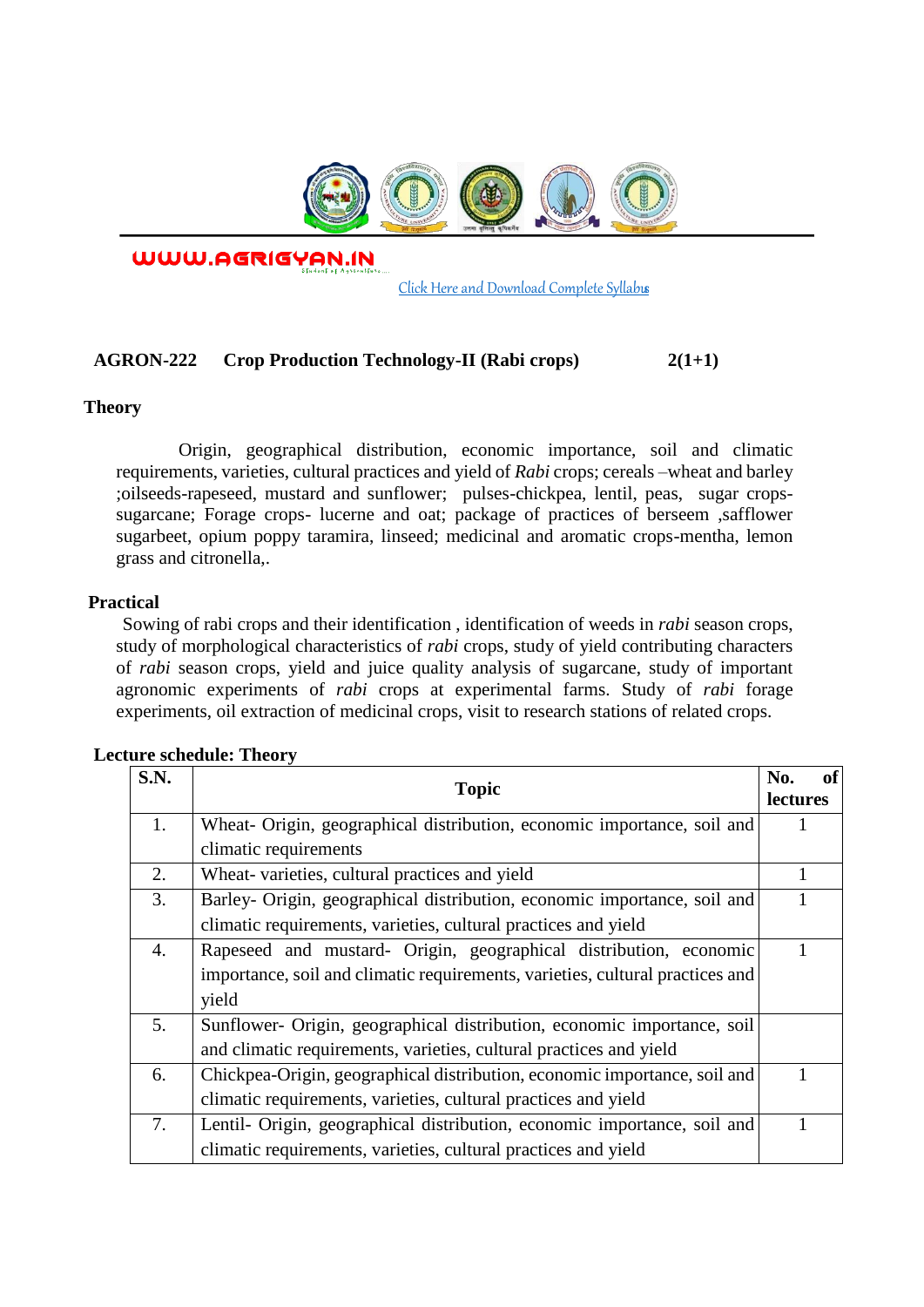| 8.  | Peas- Origin, geographical distribution, economic importance, soil and     |  |
|-----|----------------------------------------------------------------------------|--|
|     | climatic requirements, varieties, cultural practices and yield             |  |
| 9.  | Sugarcane- Origin, geographical distribution, economic importance, soil    |  |
|     | and climatic requirements                                                  |  |
| 10. | Sugarcane- varieties, cultural practices and yield                         |  |
| 11. | Lucerne - Origin, geographical distribution, economic importance, soil and |  |
|     | climatic requirements, varieties, cultural practices and yield             |  |
| 12. | Oat - Origin, geographical distribution, economic importance, soil and     |  |
|     | climatic requirements, varieties, cultural practices and yield             |  |
| 13. | Berseem , Safflower, - package of practices                                |  |
| 14. | Sugarbeet, Opium poppy- package of practices                               |  |
| 15. | Taramira, Linseed- - package of practices                                  |  |
| 16. | Medicinal and aromatic crops-mentha, lemon grass and citronella            |  |

# **Lecture schedule: Practical**

| S.N. | Topic                                                                         | <b>of</b><br>No.<br><b>lectures</b> |
|------|-------------------------------------------------------------------------------|-------------------------------------|
| 1.   | Identification of seeds, crops and other inputs of <i>rabi</i> season         | 1                                   |
| 2.   | Identification of weeds in <i>rabi</i> season crops                           |                                     |
| 3.   | Seed rate and related numerical                                               | 1                                   |
| 4.   | Sowing of wheat and planting of sugarcane.                                    | $\mathbf{1}$                        |
| 5.   | Application of herbicides and related numericals.                             | 1                                   |
| 6.   | Judging physiological maturity of various crops                               |                                     |
| 7.   | Fertilizer application in crops and related numerical                         |                                     |
| 8.   | Morphological difference in wheat, barley and oat, rapeseed and mustard,      |                                     |
|      | berseem and lucerne.                                                          |                                     |
| 9.   | Judging sugarcane maturity based on brix ratio and related calculation        | 1                                   |
| 10.  | Yield attributing characters, Theoretical yield and related numerical         |                                     |
| 11.  | Crop harvesting and related numericals on harvest index.                      | 1                                   |
| 12.  | Working out seed index (test weight) and cost of cultivation.                 | 1                                   |
| 13.  | Oil extraction of medicinal crops                                             | $\mathbf{1}$                        |
| 14.  | Study of <i>rabi</i> forage experiments                                       | 1                                   |
| 15.  | Study of important agronomic experiments of <i>rabi</i> crops at experimental |                                     |
|      | farms                                                                         |                                     |
| 16.  | Visit to research stations of related crops                                   |                                     |

## **References:**

- 1. Singh, Chhidda, Singh, Prem and Singh, Rajbir.2003. Modern Techniques of Raising Field Crops, Oxford & IBH Publishing Co., New Delhi.
- 2. Singh, S.S.1998. Crop Management Under Irrigated and Rainfed Conditions. Kalyani Publishers, New Delhi.
- 3. Panda, S.C.2012. Modern Concepts and Advance Principles in Crop Production. Agrobios (India), Jodhpur
- 4. Singh, S.S.and Singh, Rajesh. 2013. Crop Management Under Irrigated and Rainfed Conditions. Kalyani Publishers, New Delhi.